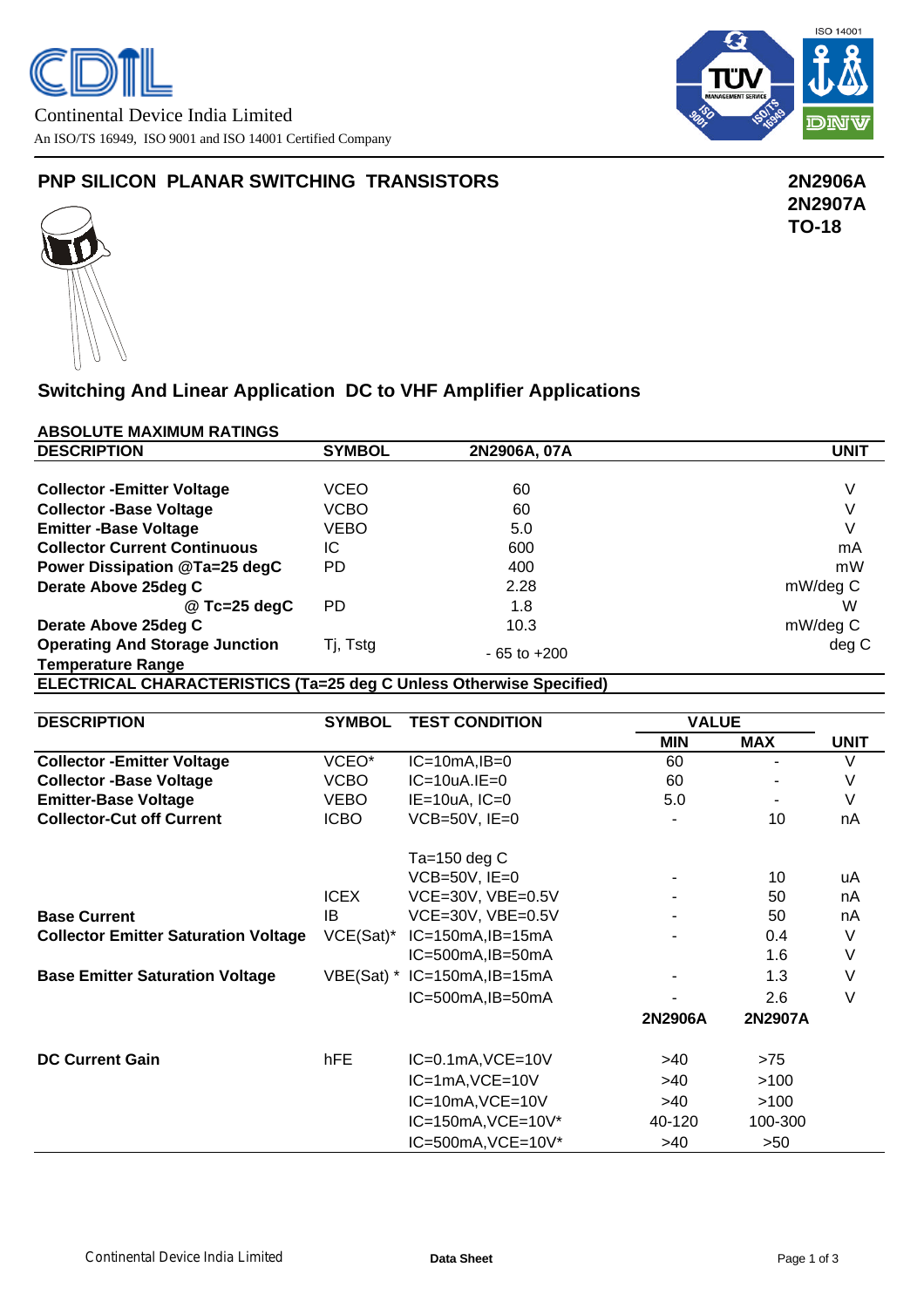| <b>ELECTRICAL CHARACTERISTICS (Ta=25 deg C Unless Otherwise Specified)</b> |                                                |                                    | 2N2906A-07A |            |             |  |  |
|----------------------------------------------------------------------------|------------------------------------------------|------------------------------------|-------------|------------|-------------|--|--|
| <b>DESCRIPTION</b>                                                         | <b>SYMBOL</b>                                  | <b>TEST CONDITION</b>              | <b>MIN</b>  | <b>MAX</b> | <b>UNIT</b> |  |  |
| <b>DYNAMIC CHARACTERISTICS</b>                                             |                                                |                                    |             |            |             |  |  |
| <b>Transition Frequency</b>                                                | ft $**$                                        | $IC=50mA$ , $VCE=20V$ , $f=100MHz$ | 200         | ٠          | <b>MHz</b>  |  |  |
| <b>Out-Put Capacitance</b>                                                 | Cob                                            | $VCB=10V$ , $IE=0$ , $f=100kHz$    |             | 8.0        | рF          |  |  |
| <b>Input Capacitance</b>                                                   | Cib                                            | $VBE=2V$ , $IC=0$ , $f=100kHz$     | ۰           | 30         | pF          |  |  |
| <b>Switching Time</b>                                                      |                                                |                                    |             |            |             |  |  |
| Delay time                                                                 | td                                             | $IC=150mA$ , $IB1=15mA$            | ٠           | 10         | ns          |  |  |
| <b>Rise time</b>                                                           | tr                                             | $VCC = 30V$                        | ۰           | 40         | ns          |  |  |
| <b>Turn-On Time</b>                                                        | ton                                            |                                    |             | 45         | ns          |  |  |
| Storage time                                                               | ts                                             | $IC=150mA$ , $IB1=IB2=15mA$        | ۰           | 80         | ns          |  |  |
| <b>Fall time</b>                                                           | tf                                             | VCC=6V                             | ۰           | 30         | ns          |  |  |
| <b>Turn-Off Time</b>                                                       | toff                                           |                                    |             | 100        | ns          |  |  |
|                                                                            | *Pulse Test :-Pulse Width=300us, Duty Cycle=2% |                                    |             |            |             |  |  |
| **ft is defined as the frequency at which \hfe/ extrapolates to unity      |                                                |                                    |             |            |             |  |  |

**TO-18 Metal Can Package**





|                                                                     | DIM         | MIN   | MAX  |  |
|---------------------------------------------------------------------|-------------|-------|------|--|
| А<br>B<br>C<br>D<br>E<br>F<br>diminsions in mm.<br>G<br>H<br>J<br>Κ |             | 5.24  | 5.84 |  |
|                                                                     |             | 4.52  | 4.97 |  |
|                                                                     |             | 4.31  | 5.33 |  |
|                                                                     |             | 0.40  | 0.53 |  |
|                                                                     |             |       | 0.76 |  |
|                                                                     |             |       | 1.27 |  |
|                                                                     |             |       | 2.97 |  |
|                                                                     |             | 0.91  | 1.17 |  |
|                                                                     |             | 0.71  | 1.21 |  |
|                                                                     |             | 12.70 |      |  |
| ₹                                                                   | 45 DEG<br>L |       |      |  |
|                                                                     |             |       |      |  |



PIN CONFIGURATION 1. EMITTER 2. BASE

## **Packing Detail**

| <b>PACKAGE</b> | <b>STANDARD PACK</b> |                | <b>INNER CARTON BOX</b> |      | <b>OUTER CARTON BOX</b> |       |              |
|----------------|----------------------|----------------|-------------------------|------|-------------------------|-------|--------------|
|                | <b>Details</b>       | Net Weight/Qty | Size                    | Otv  | Size                    | Qty   | <b>Gr Wt</b> |
| $T0-18$        | 1K/polybag           | 350 gm/1K pcs  | ⊢3" x 7.5" x 7.5"       | 5.OK | 17" x 15" x 13.5"       | 80.OK | 34 kgs       |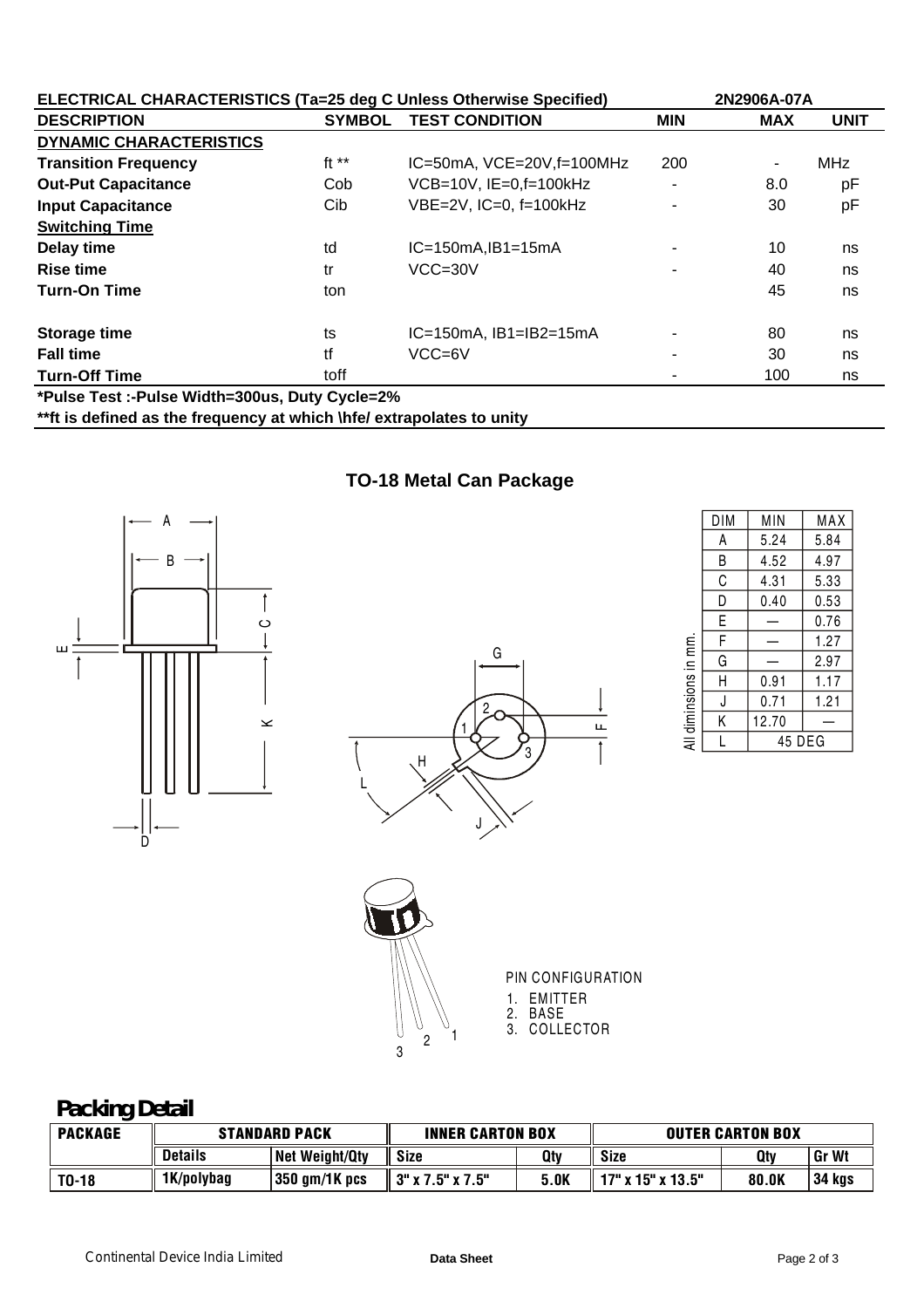**Notes**

#### **Disclaimer**

The product information and the selection guides facilitate selection of the CDIL's Discrete Semiconductor Device(s) best suited for application in your product(s) as per your requirement. It is recommended that you completely review our Data Sheet(s) so as to confirm that the Device(s) meet functionality parameters for your application. The information furnished on the CDIL Web Site/CD is believed to be accurate and reliable. CDIL however, does not assume responsibility for inaccuracies or incomplete information. Furthermore, CDIL does not assume liability whatsoever, arising out of the application or use of any CDIL product; neither does it convey any license under its patent rights nor rights of others. These products are not designed for use in life saving/support appliances or systems. CDIL customers selling these products (either as individual Discrete Semiconductor Devices or incorporated in their end products), in any life saving/support appliances or systems or applications do so at their own risk and CDIL will not be responsible for any damages resulting from such sale(s).

CDIL strives for continuous improvement and reserves the right to change the specifications of its products without prior notice.



CDIL is a registered Trademark of Continental Device India Limited C-120 Naraina Industrial Area, New Delhi 110 028, India. Telephone + 91-11-2579 6150, 4141 1112 Fax + 91-11-2579 5290, 4141 1119 email@cdil.com www.cdilsemi.com